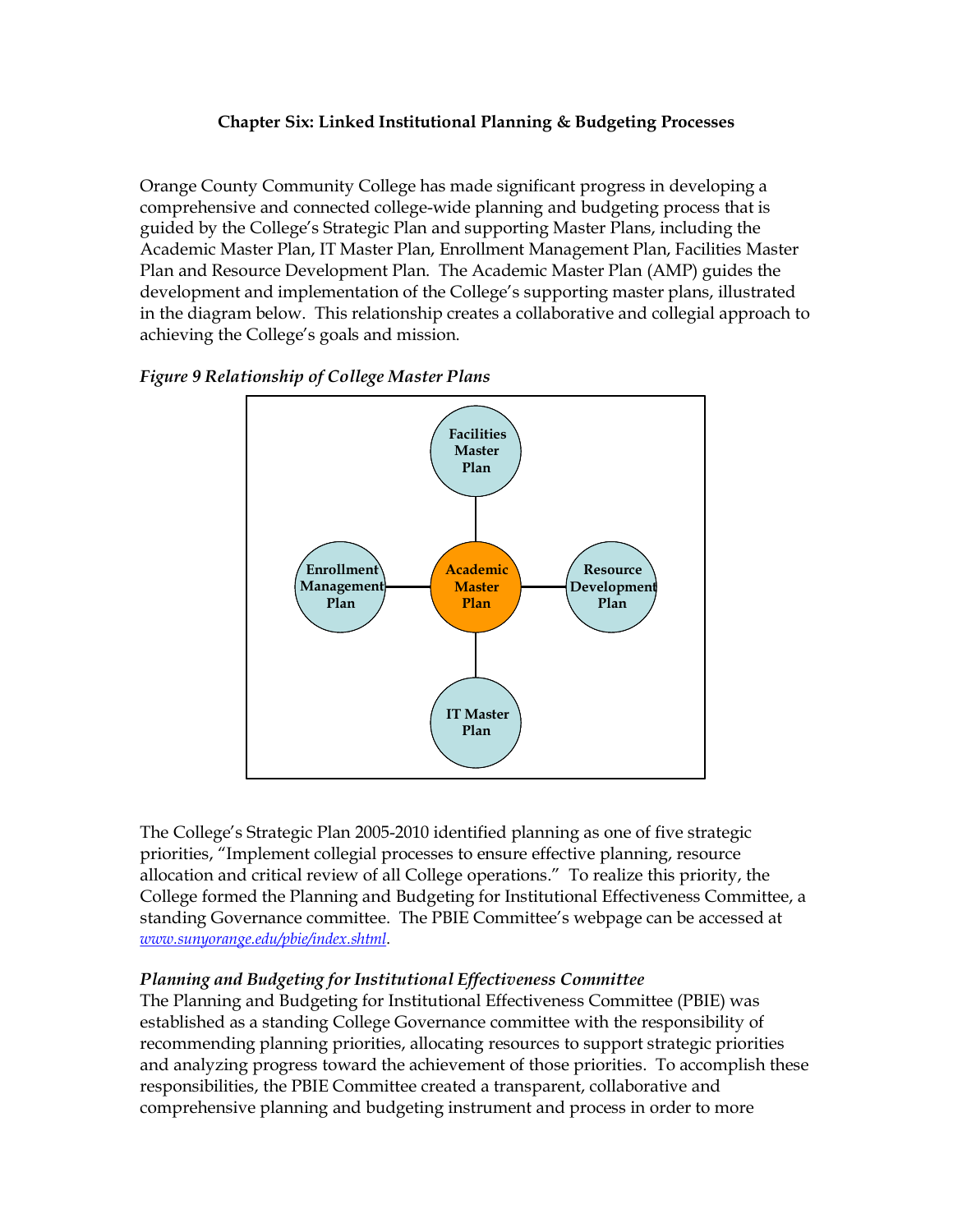effectively plan, assess and allocate resources. The Committee has led the College in creating a/an:

- Cycle by which plans are developed and budgets prepared
- Open, transparent and collaborative process to review and prioritize resource requests
- Online Planning and Initiative Prioritization (PIP) system to create and maintain College plans and budget decisions
- **Set of criteria by which resource allocation decisions are made**
- Alignment of initiatives with the goals and objectives of the Strategic Plan, supporting master plans and Middle States Standards
- Assessment process to identify effective use of resources and guide future planning and budgeting decisions
- Process and procedures manual to guide the Committee and future members on roles and responsibilities

## *Planning and Budgeting Cycle*

The College is beginning its fourth cycle of planning and initiative prioritization for academic year 2010-2011. Each planning and budgeting cycle begins with Department Chairs and Unit heads collaborating with faculty and staff to identify initiatives that are to be considered for budget prioritization. Department Chairs and Unit heads are responsible for planning the initiatives in the online PIP system.

The Vice Presidents, Associate Vice Presidents, the PBIE Committee and the President's Cabinet collaboratively prioritize initiatives to determine allocation of resources. When initiatives have been prioritized, the College's Comptroller, an ex-officio member of the PBIE Committee, works to allocate resources for initiative implementation. Additionally, the Coordinator of Grants utilizes the information from PIP to identify alternative funding sources, particularly through grants, for initiatives. Funding of initiatives, however, has been impacted by the economic challenges faced by the College.

The initiatives link directly to the strategic priorities, College goals, Middle States Standards and supporting master plan goals and objectives. Appendix C is a screen shot of the online "Initiative Summary" form requiring that goals in which the initiative supports be identified. In efforts to link planning and budgeting, the PIP system requires that equipment, supplies, facility, technology, staffing, training, marketing and other needs be identified. The online "Needs and Costs" form is included in Appendix D. As mentioned, the PIP system is available to the public at *www.sunyorange.edu/pip/index.php?access=public*. Public access enhances collaborative planning, allows administrative support areas to be proactive in responding to needs and encourages communication college-wide.

The seven phases of the annual planning and initiative prioritization cycle facilitated by the PBIE Committee are described in the table below and at *www.sunyorange.edu/pbie/timeline.shtml*.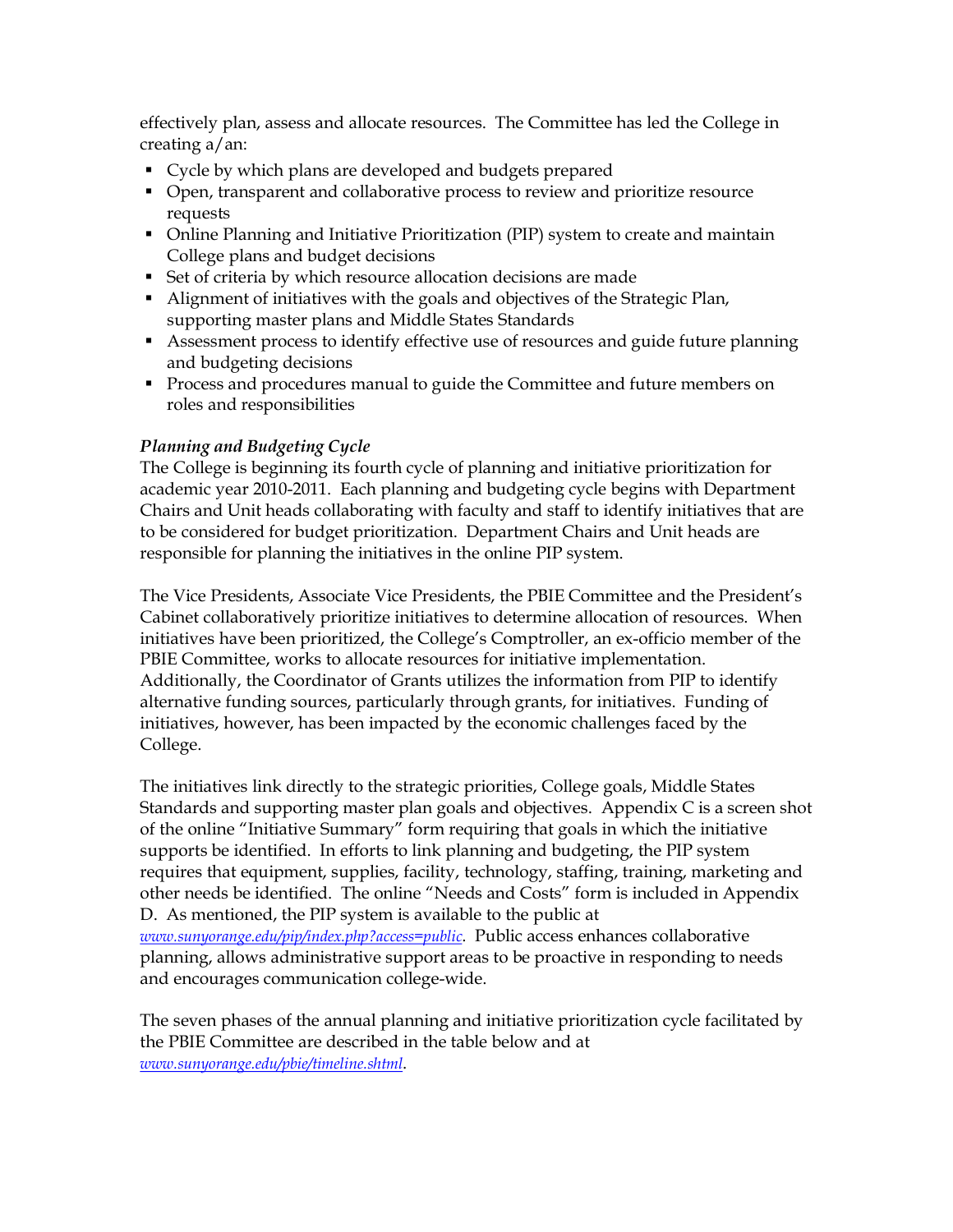| <b>PERIOD</b>                                                                                             | <b>DESCRIPTION</b>                                                                                                                                                                                 | <b>STARTS</b>              | <b>ENDS</b>   |
|-----------------------------------------------------------------------------------------------------------|----------------------------------------------------------------------------------------------------------------------------------------------------------------------------------------------------|----------------------------|---------------|
| Entering of Plans &<br>Initiatives on the PIP<br>System                                                   | Current and long-term plans & initiatives are<br>entered and/or edited (fill in required fields, attach<br>narrative justifications, etc.) on the PIP system.                                      | Ongoing                    |               |
| Period <sub>1</sub><br>Department Rankings                                                                | Dept/unit heads can continue to input and edit<br>initiatives. At this time, dept/unit heads MUST<br>RANK all initiatives that they would like to be<br>considered for the current planning cycle. | Ongoing                    | May 22, 2009  |
| Period <sub>2</sub><br>AVP Edits & Ranking<br>(Academic Affairs,<br>Student Services &<br>Administration) | During this period the AVP's hold meetings, edit<br>data, and then RANK their respective area<br>initiatives.                                                                                      | May 25, 2009 July 17, 2009 |               |
| Period <sub>3</sub><br>VP & Newburgh AVP<br>Edits & Ranking                                               | During this period the VP's & Newburgh Campus<br>AVP hold meetings, edit info, and then RANK their   July 20, 2009<br>respective area initiatives.                                                 |                            | Sept 18, 2009 |
| Period 4<br><b>PBIE Ranking</b>                                                                           | During this period the PBIE committee holds<br>meetings, discussions, open forums, and RANK<br>initiatives campus-wide to move forward for<br>potential funding and/or implementation.             | Sept 21, 2009              | Nov 13, 2009  |
| Period 5<br><b>Cabinet Ranking</b>                                                                        | During this period the Cabinet will discuss and<br>finalize the RANKED initiatives and CREATE A<br>FINAL RANKED LIST for funding into the budget.                                                  | Nov 16, 2009               | Jan 29, 2010  |
| Assessment of<br>Initiatives                                                                              | Initiatives that were prioritized at the Cabinet level<br>submit assessment information, status updates, etc.<br>on the PIP system.                                                                | Spring 2011 Semester       |               |

# *Table 3 PBIE Planning & Initiative Prioritization Cycle for AY 20102011*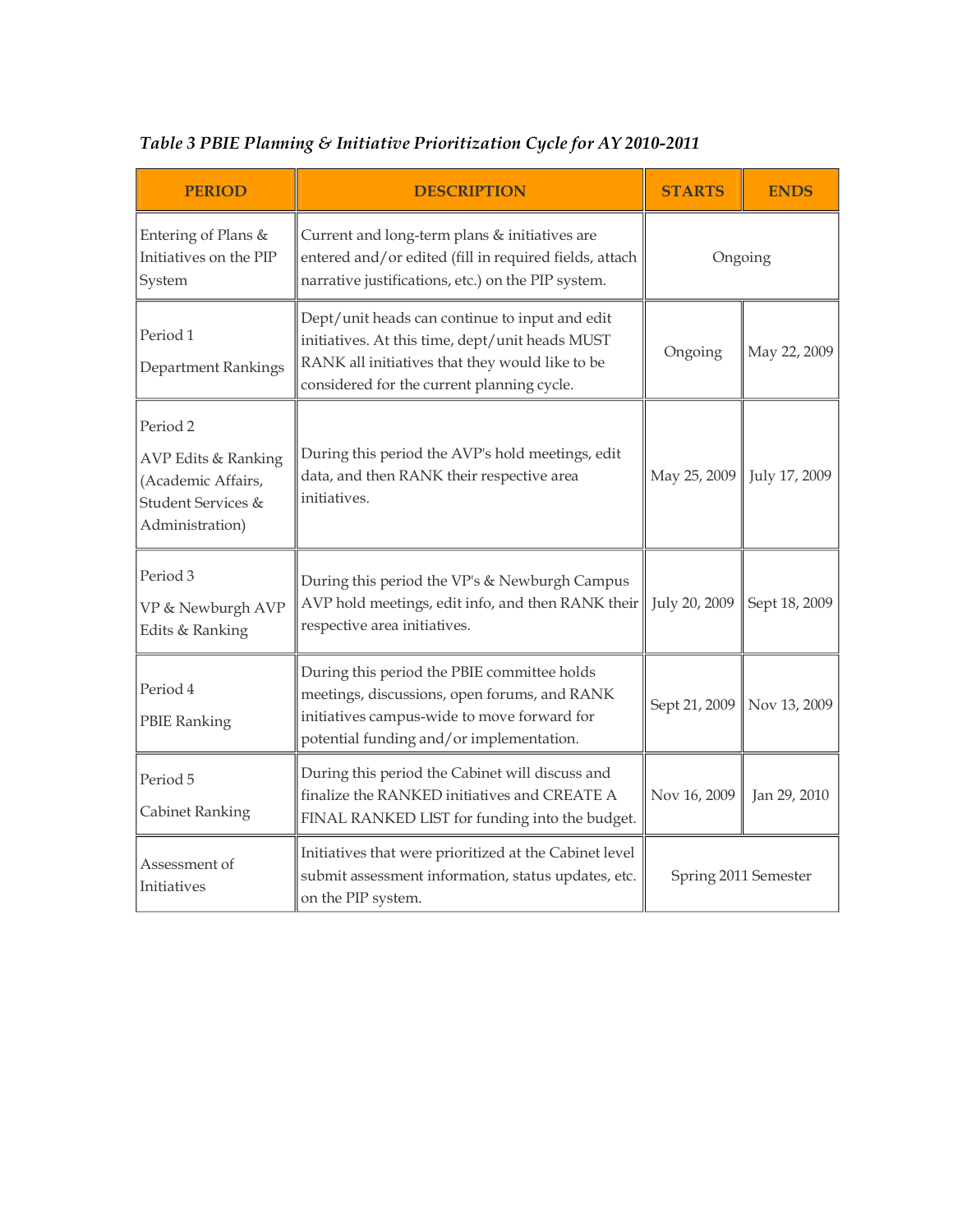### *Assessment of Planning Process and Prioritized Initiatives*

The Planning Budgeting for Institutional Effectiveness Committee collaborated with the Assessment Advisory Committee and the Institutional Planning Assessment and Research Officer to develop an annual assessment plan and instrument for the planning process and for prioritized initiatives. The assessment period has been integrated into the online PIP system further linking the College's planning, budgeting and assessment activities. PIP modifications being planned will allow the College community access to view the status of each prioritized initiative for a fully transparent process of planning and budgeting for institutional effectiveness.

The table below outlines the College's annual planning, budgeting and assessment activities for fiscal year 2010 and academic year 2010-2011. The PBIE planning and initiative prioritization activities provide information to support the development of the College's upcoming fiscal year budget. *(*PBIE activities are in blue*.)* The findings from the assessment activities are utilized to guide short and long term planning. The table also delineates the budget cycle of Orange County, in *italics*.

|             | <b>Assessment Activities</b>                                                                                                               | <b>Planning Activities</b>                                                                                                                               | <b>Budgeting Activities</b>                                                                                     |
|-------------|--------------------------------------------------------------------------------------------------------------------------------------------|----------------------------------------------------------------------------------------------------------------------------------------------------------|-----------------------------------------------------------------------------------------------------------------|
| <b>AUG</b>  | · Disseminate assessment<br>findings (AY2008/2009)<br>• Determine closing the<br>loop/improvement<br>initiatives                           | Collaborative meeting with<br>Cabinet, Executive Committee<br>about committee charges<br>(AY2009/2010)                                                   | " County Legislature votes on<br>College budget (FY2010;<br>AY2009/2010)                                        |
| <b>SEPT</b> | <b>SUNY General Education</b><br>& Program Review<br>Reports due to SUNY<br>System<br>· Dissemination of Student<br>Survey results - CCSSE | • Governance Committee<br>meetings resume<br>• VP prioritization of initiatives<br>(AY2010/2011)                                                         | New budget year begins<br>(FY2010; AY2009/2010)                                                                 |
| <b>OCT</b>  |                                                                                                                                            | • Open Forums for college<br>feedback on prioritized<br>initiatives (AY2010/2011)                                                                        |                                                                                                                 |
| <b>NOV</b>  | Student course evaluations<br>completed                                                                                                    | · PBIE prioritization of<br>initiatives (AY2010/2011)                                                                                                    |                                                                                                                 |
| <b>DEC</b>  |                                                                                                                                            | Cabinet prioritization of<br>initiatives<br>• President finalizes prioritized<br>initiatives (AY2010/2011)                                               | Projected budget presented to<br>BOT (FY2010; AY2009/2010)                                                      |
| <b>JAN</b>  |                                                                                                                                            |                                                                                                                                                          | • NY Governor presents budget<br>(FY2010)<br>· Distribution of budget forms<br>and guidelines to<br>departments |
| <b>FEB</b>  |                                                                                                                                            | College Administration<br>establishes AY2010/2011<br>priorities from SP and<br>supporting college plans<br>Campus-wide planning<br>meeting (AY2010/2011) | Budget development (FEB to<br>MAY) (AY2009/2010)                                                                |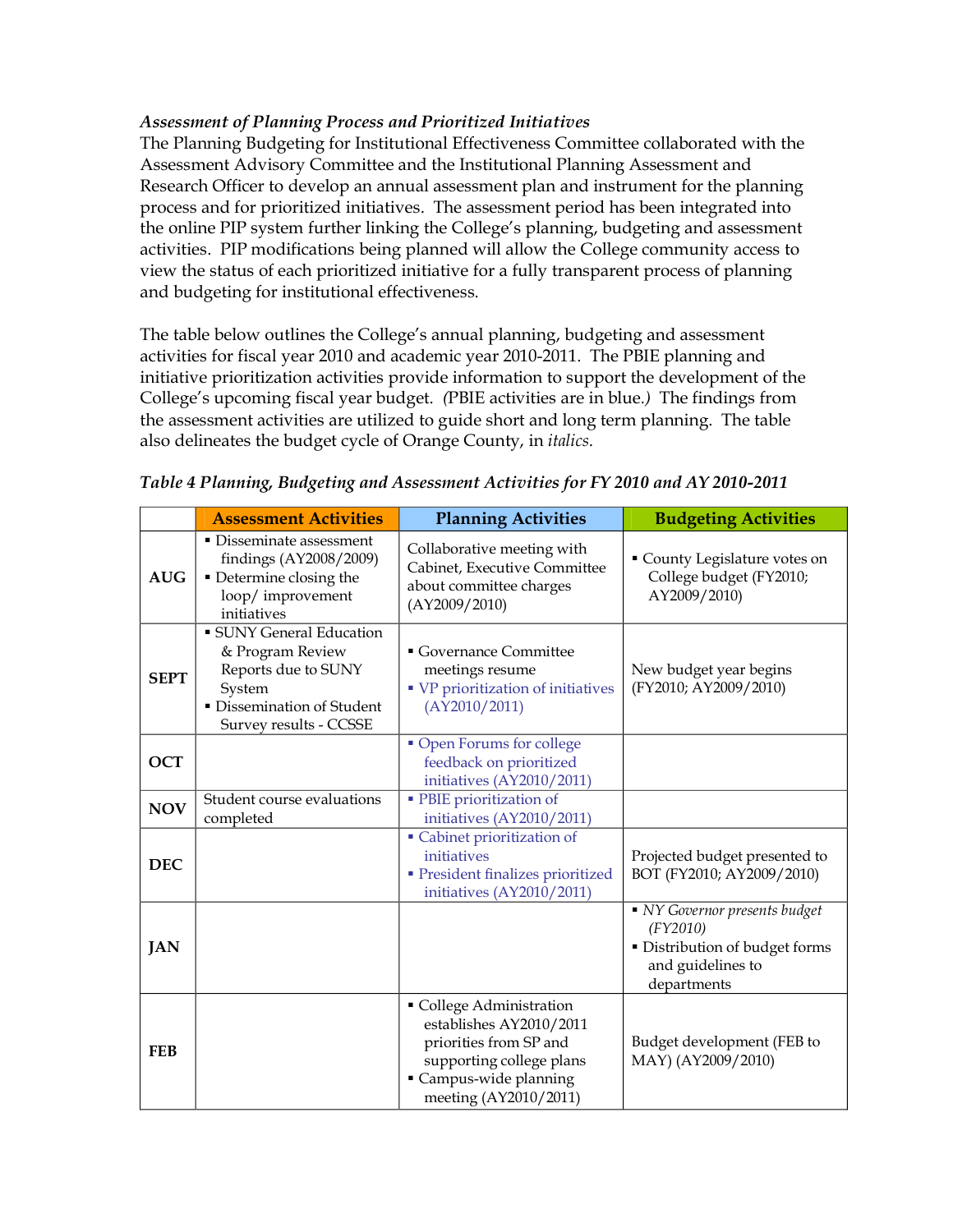| <b>MAR</b> | Annual PIP Initiative<br>Progress Reports completed<br>for each ranked initiative                                                  | • 5 Year Enrollment<br>(Projection) Planning<br>Meeting<br>• Department and unit<br>planning meetings and<br>initiative submissions<br>(MAR-MAY) (AY2010/2011)                                                                                                  | • Department budget requests<br>due to appropriate AVP/VP<br>(AY2009/2010)<br>· Departmental budget<br>requests due to Comptroller<br>• BOT reviews proposed<br>budget and considers any<br>increases in fees and/or<br>tuition |
|------------|------------------------------------------------------------------------------------------------------------------------------------|-----------------------------------------------------------------------------------------------------------------------------------------------------------------------------------------------------------------------------------------------------------------|---------------------------------------------------------------------------------------------------------------------------------------------------------------------------------------------------------------------------------|
| <b>APR</b> | Student course evaluations<br>completed                                                                                            |                                                                                                                                                                                                                                                                 | State Legislations passes State<br>budget (FY2010)                                                                                                                                                                              |
| <b>MAY</b> | Academic Assessment -<br>'Close the Loop' for current<br>AY and enter/update<br>objectives for upcoming AY                         | Department and unit<br>prioritization of initiatives<br>(AY2010/2011)                                                                                                                                                                                           | • Cabinet to review Budget<br>Draft #1 (FY2010;<br>AY2009/2010)<br>Comptroller updates<br>Planning & Budgeting<br>Committee<br>• Cabinet reviews Final Budget<br>Request                                                        |
| <b>JUN</b> | Administrative Assessment<br>- 'Close the Loop' for AY<br>and enter/update objectives<br>for upcoming AY                           | AVP planning meetings and<br>prioritization of initiatives                                                                                                                                                                                                      | • Proposed budget presented<br>to BOT for approval<br>(AY2009/2010)<br>· Proposed budget submitted<br>to County                                                                                                                 |
| JUL        | Annual [progress] reports<br>due & published for all<br>college areas (AY<br>2008/2009)<br>· Institutional Effectiveness<br>Report | • AVP prioritization of<br>initiatives<br>• Administrative review of<br>college assessment findings,<br>improvement initiatives, etc.<br>• VP planning meetings (JUL-<br>SEPT)<br>• Develop action steps for<br>achieving Strategic Priorities<br>(AY2009/2010) | Review of budget proposal by<br>County                                                                                                                                                                                          |